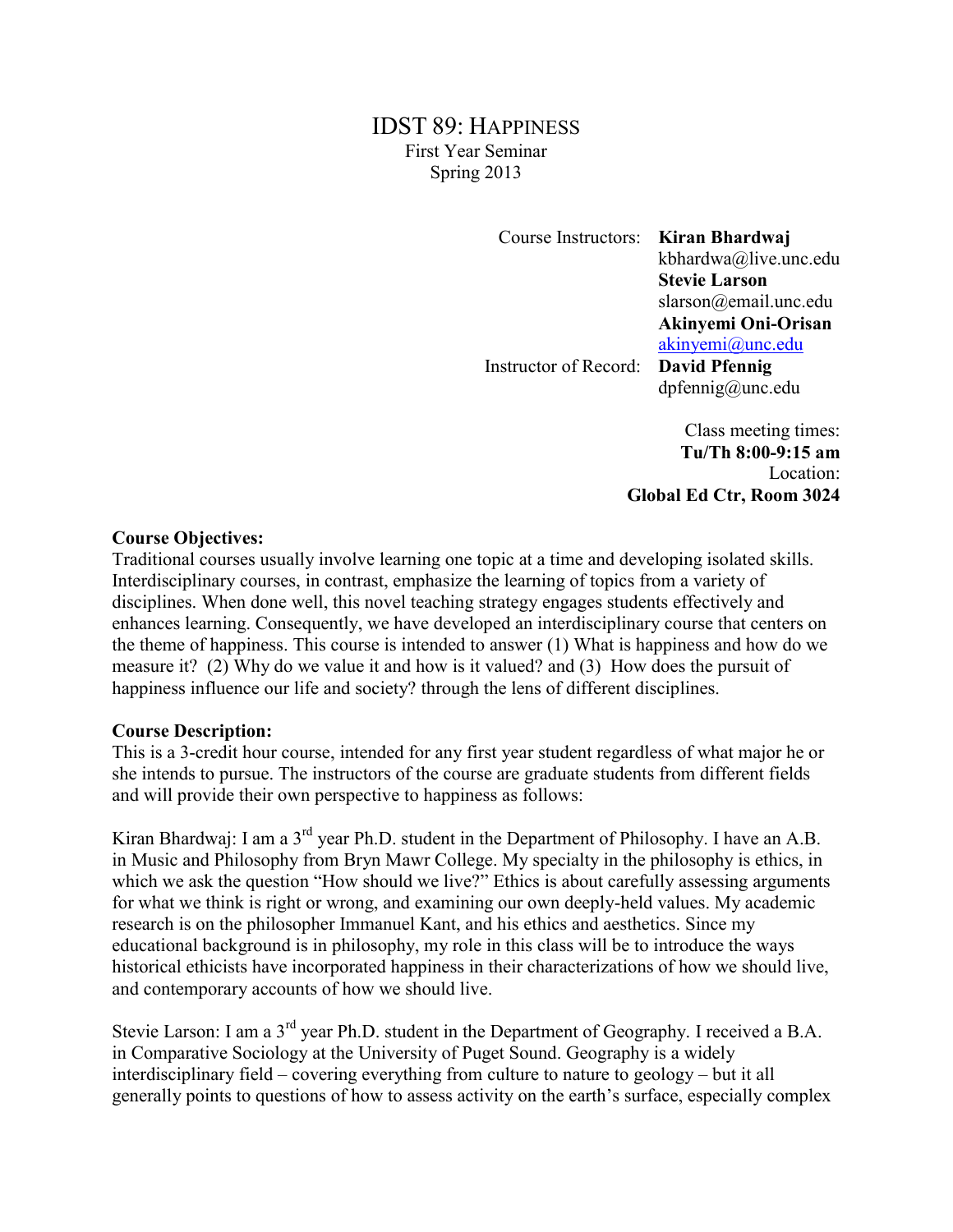problems like financial crises or climate change. My emphasis is on critical human geography, which tries to understand the ways humans produce, destroy, and change space. My current work looks at the history of transnational adoption, and how law, economy, politics, social services, humanitarianism, migration, and racialization all get bound up in adoption in contradictory ways. I devote a lot of time to critical theory and analysis, so my role in this class will be thinking through the many ways happiness gets translated "on the ground" through human relationships, interaction, and organization. In this class I will also introduce the methods used by social scientists when they look at "problems" of happiness, as well as how we know what data to look for – whether in media, statistics, interviews, or observation of the goings-on in the world.

Akinyemi Oni-Orisan: I am a  $3<sup>rd</sup>$  year Ph.D. student in the Department of Pharmaceutical Sciences. I have a B.S. in Biology from the University of Michigan and am a licensed pharmacist (Pharm.D., U of M) in the state of North Carolina. Pharmaceutical Sciences is the study of anything related to drugs including the discovery, design, development, disposition, action, use, and perception of drugs. This discipline can involve and require elements of advanced chemistry, biology, mathematics, statistics, epidemiology, public policy, engineering, and physics. Since my educational background revolves mainly around basic and applied sciences, my role in this class is to get down to the science of happiness. I will discuss how the biology and evolution of our brain determines happiness (i.e., what imbalances in our body may lead to unhappiness) and how altering this physiology (through drugs and psychotherapy) directly and indirectly affects happiness. Furthermore, we will discuss how those of us in the field of Health Sciences measure happiness.

# **Course Texts:**

- No textbooks are required
- Case studies and articles will be posted on sakai.unc.edu at least one week prior to each class session

## **Grading:**

- Reading Quizzes: 10%
- $\cdot$  1 Short (2-page) Paper: 10%
- $\cdot$  1 Long (4 page) Paper: 25%
- 2 In-Class Exams: 10% and 20%, respectively
- Capstone Project (including 4-page write-up): 25%

Your course grade will be determined as follows:

A final course average of 93 or above will earn you an A

- A final course average of 90 to 92.99 will earn you a grade no lower than A-
- A final course average of 87 to 89.99 will earn you a grade no lower than B+
- A final course average of 83 to 86.99 will earn you a grade no lower than B
- A final course average of 80 to 82.99 will earn you a grade no lower than B-
- A final course average of 77 to 79.99 will earn you a grade no lower than C+
- A final course average of 73 to 76.99 will earn you a grade no lower than C
- A final course average of 70 to 72.99 will earn you a grade no lower than C-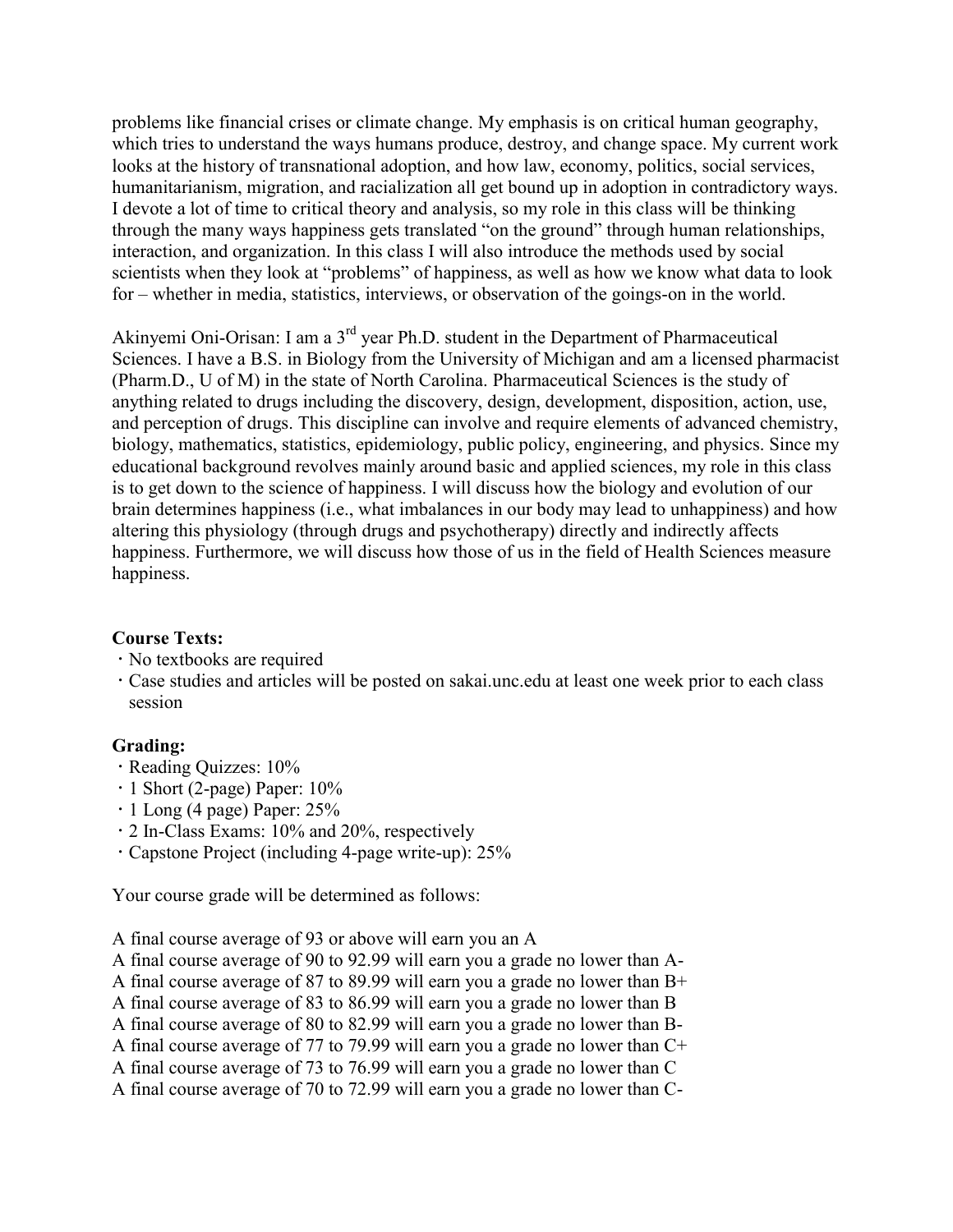A final course average of 67 to 69.99 will earn you a grade no lower than D+

A final course average of 63 to 66.99 will earn you a grade no lower than D

A final course average of 60 to 62.99 will earn you a grade no lower than D-

Students who have questions or issues regarding their grade for the final course or for an individual assignment must request a meeting to discuss within three days of receiving the grade.

Your final grade may be "curved" upward, depending on: 1) evidence of improvement during the semester and 2) the performance of your classmates.

#### **Reading Quizzes:**

You are expected to complete the readings prior to the class session. You may be given an unannounced quiz at the start of class on the reading material that is assigned for that day.

#### **Papers:**

For part of your course grade, you are expected to prepare two papers: one short paper (2 pages) and one longer one (4 pages). The topics of these papers are listed on the syllabus. Please use MLA formatting style (which includes 12-point font, double-spacing, etc), Times New Roman, and only put your name on the bottom of your works cited page. This common format (and location of student names) allows us to grade work blindly. Students are always advised to seek assistance from the instructors or the Writing Center. Note that papers are due at the start of class and will be marked  $1/3$  of a letter grade down (e.g.,  $A$ + to A or B- to C+) for each day they are turned in late.

## **Capstone Project:**

In lieu of a final exam, you will develop a project of original research that will be geared toward more public (academic and non-academic) audiences. Group work is encouraged to foster good interdisciplinary practice! You are expected to be creative in your presentation – it can include videos, art exhibits, websites, blogs, performances, etc. – as well as write up an accompanying scholarly statement about your capstone and how it contributes to your interest around questions of happiness. You will also be expected to meet with one of the instructors at least once to discuss your project and its development.

## **Classroom Expectations:**

Participation and Professionalism. You are expected to participate in class discussion, demonstrate a positive attitude and enthusiasm for learning, and respect the views of classmates and others. Disagreements are fine and encouraged, but when doing so, please treat others with civility and respect.

Electronic devices. Use of a laptop, tablets, and other similar devices may be used in the classroom to take notes and access course content. However, use of laptops and other devices for activities unrelated to the ongoing class session discussion (including email, web browsing, and texting) is unacceptable. Please turn all cell phones off.

#### **Attendance:**

Attendance and participation are critical elements for the active learning experience of this course.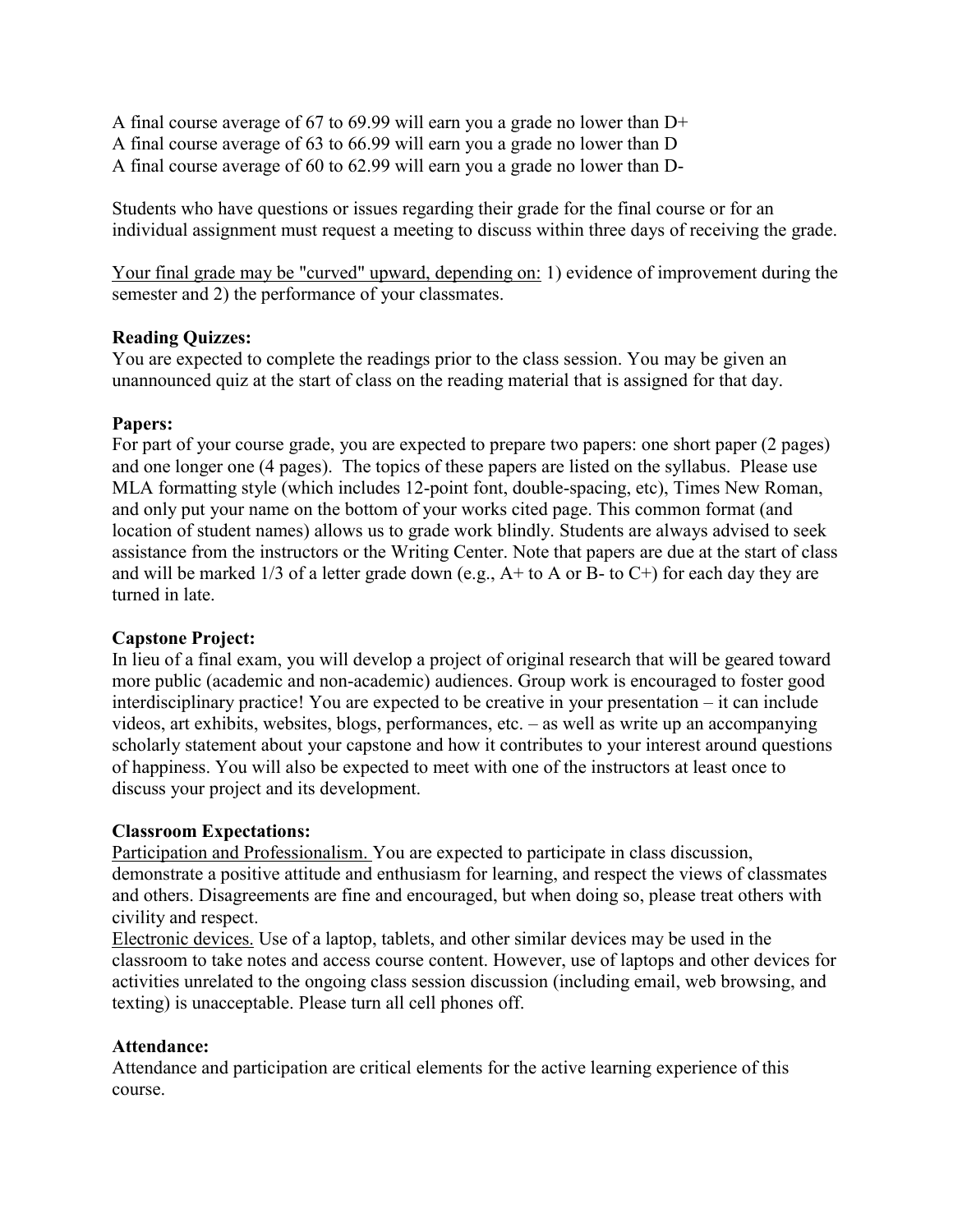Excused absences. Students will be allowed to make up assignments and exams for excused absences. Examples of excused absences include serious illness (a doctor's note will be required) or death in the immediate family.

Unexcused absences. Makeups are not permitted on reading quizzes and will result in a zero. Makeups for exams will draw a 25% penalty. Arrival to class later than 20 minutes after start time is considered an unexcused absence.

## **Honor Code:**

All students at Carolina are expected to act in full observance of the Honor Code. More details can be found at: honor.unc.edu. Nonetheless, a few major policies:

- 1. **Plagiarism** is the deliberate or reckless representation of another's words, thoughts, or ideas as one's own without attribution. What this means is that you should be careful *to an extreme* to cite anything that you have consulted (internet, book, person, whatever). All students at Carolina are expected to know best practices in citation—which is a bit of an ideal, since we have various educational backgrounds. So if you are unsure, err on the side of citing the source, or use your resources: speak to one of us or to someone at the Writing Center.
- 2. **Authorized and unauthorized (cheating) collaboration:** all reading quizzes, exams, and papers are to be taken or written without the assistance of any others. However, it can be extremely helpful to discuss the material and your work with classmates or others. If you do discuss material with another person—and gain something from it—best practice is to footnote that help: for example, "Thanks to So-and-So for pointing this out to me."
- 3. **Authorized and unauthorized materials**: you are welcome to look at outside resources (book, internet, magazine). But if you *do* consult outside resources, be very judicious! Always note down what the source is and how to find it again—if you use these materials in a paper, you *must* cite them.
- 4. **Consequences**: Under the Instrument of Student Judicial Governance, the usual sanction for a first time academic offense is suspension for one academic semester and a failing grade.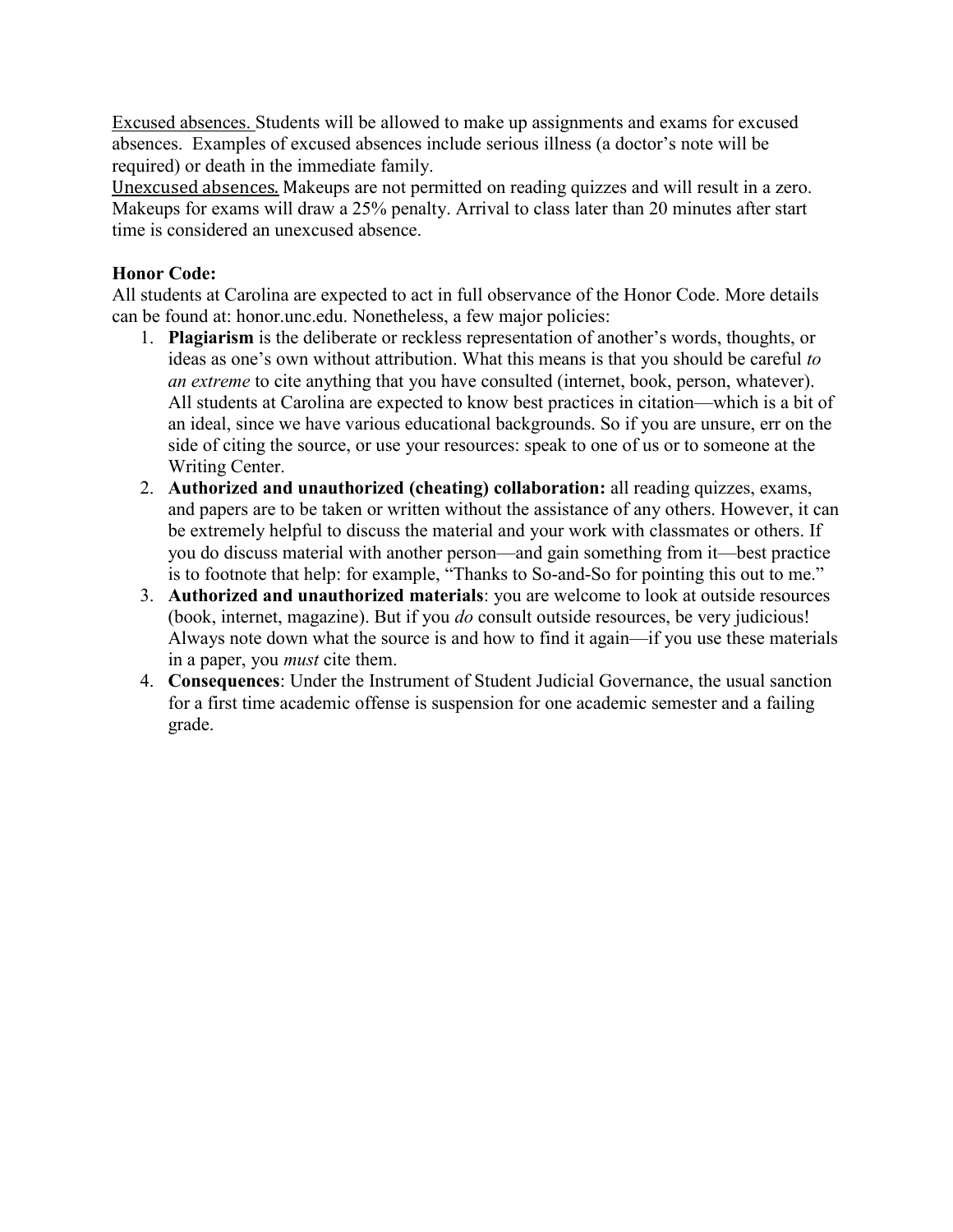# Reading and Assignment Schedule

## **\*\*\*All readings must be read before class on the specified day.\*\*\* Assignments, papers, exams, and other projects are highlighted.**

Unit 1: What is happiness and how do we measure it?

WEEK OF JANUARY 9: **Introduction Session** Expectations and hopes for the course What we think about our respective disciplines

#### **Meaning of Life**

Read: *Haybron, "What do we want from a Theory of Happiness?"* [Sakai]

WEEK OF JANUARY 14: **Meaning of Life (continued)** Read: *Metz, "Recent Work on the Meaning of Life*" (selections) [Sakai]

#### **The Happiness "Eruption": Surveys, Indices, and Reforms**

Case Study: the Gallup Well-Being Index [\(www.well-beingindex.com\)](http://www.well-beingindex.com/) Bhutan's Gross National Happiness ([www.grossnationalhappiness.com\)](http://www.grossnationalhappiness.com/) Commentary on "buen vivir" in Ecuador and Bolivia (reviewed in class)

WEEK OF JANUARY 21: **Looking Critically at Happiness on the Ground** Read: *Dutt & Radcliff, "Should national happiness be maximized?"* [Sakai] *TIME article, "Why the happiest states have the highest suicide rates"* [Sakai]

WEEK OF JANUARY 28: **Brain States** Psychosocial functioning and cognition Happiness at its basic level: Evolution and Darwinism [Sakai] **Drugs and the Brain** The use and abuse of legal and illegal mood altering drugs Chronic disease altering medications and their effects on happiness [Sakai] **Drug Development** Animal as models of happiness to guide drug development [Sakai]

WEEK OF FEBRUARY 4: **Quality of Life**  Health-related measures to quantify happiness and well-being Qualitative measures of happiness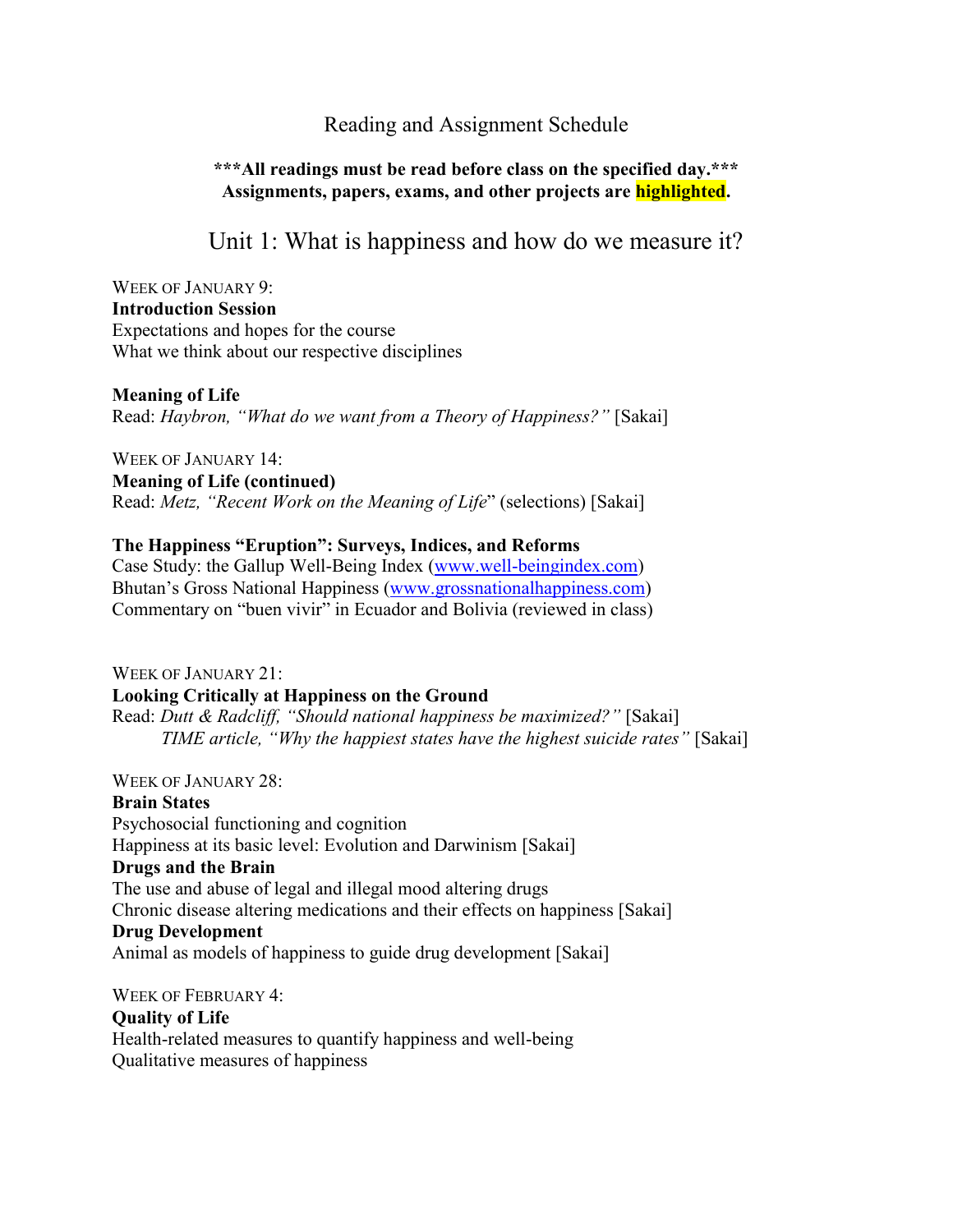**Short Paper Due:** *What seems to be the best method for approaching questions about happiness?*

# Unit 2: Why do we value happiness and how is it valued? Moral Philosophy and Happiness

WEEK OF FEBRUARY 11: **Happiness and Virtue** Aristotle, *Nichomachean Ethics,* Book I, Book 10 §6-8 Foot, *Natural Goodness,* [Ch. 1 "A Fresh Start?", or selections]

WEEK OF FEBRUARY 18:

**Happiness and Duty** Hill, "Happiness and Human Flourishing" in *Human Welfare and Moral Worth* Kant, "The Two Impulses of Our Nature and their Concomitant Duties" in *Lectures on Ethics*

# Unit 3: How does the pursuit of happiness influence our life and society? Humor in our Minds, Bodies, and Societies

WEEK OF FEBRUARY 25: **Short-Answer Exam:** *You will be prompted to assess and explain approaches to happiness: philosophical theories of happiness, happiness indices, and quality of life measurements.*

Read: *Martin, "Is laughter the best medicine?"* [Sakai] The science behind laughter [Sakai] Evening field trip to DSI Comedy Theater

# Advertising: Desire, Consumption and Ethics

WEEK OF MARCH 4: **Consumer Marketing** Using direct-to-consumer drug advertising - a case-study [Sakai] **Advertising Ethics** Read: *Arrington, "Advertising and Behavior Control"* AND *Crisp, "Persuasive Advertising, Autonomy, and the Creation of Desire"* [Sakai] **Assignment:** bring in 2 advertisements (online or print) **Assignment**: Capstone project proposal **Student midterm evaluation of the class**

WEEK OF MARCH 11: Spring Break!

Relationships: Understanding and Rethinking Love